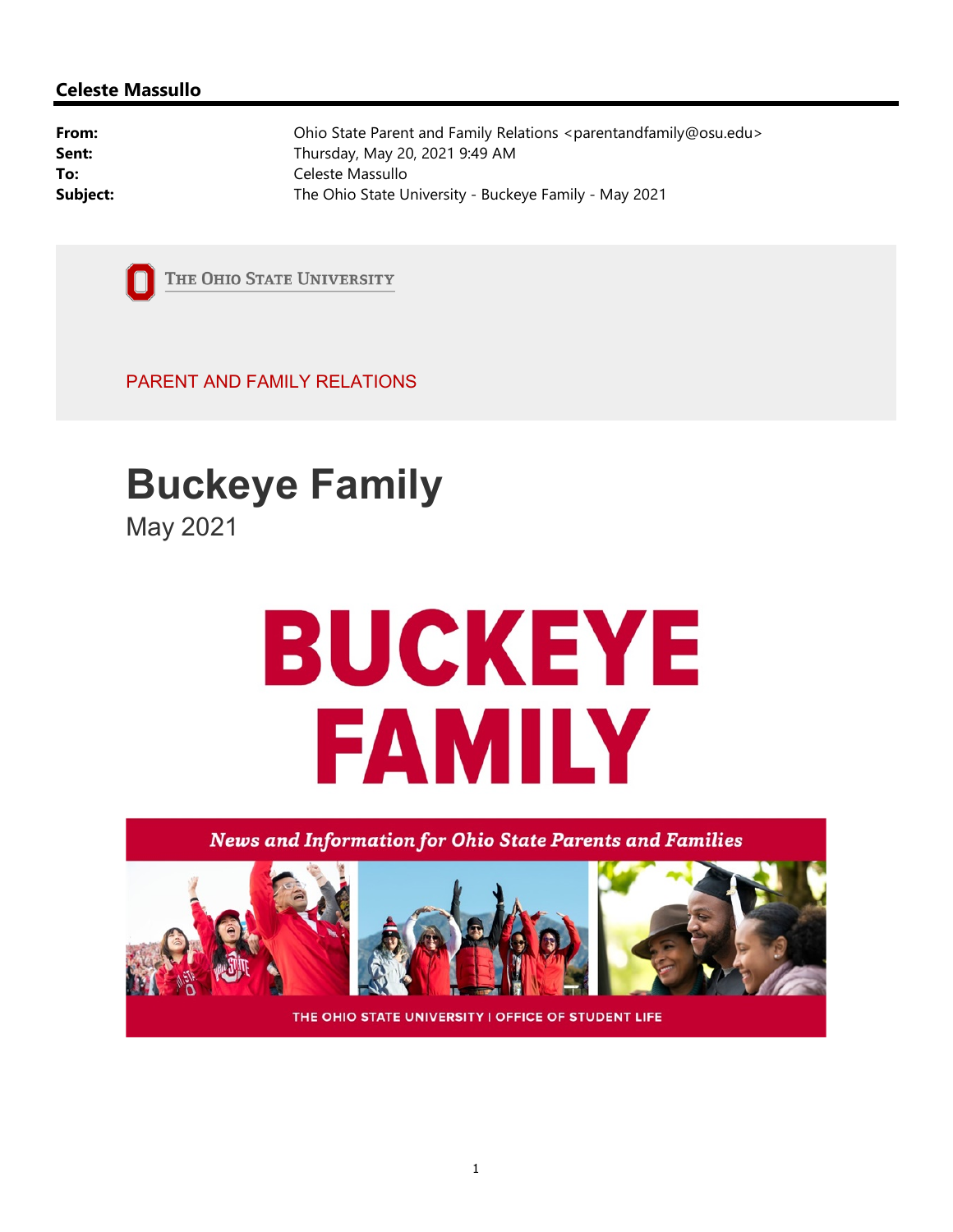# Campus Reactivation Updates



In response to updates to federal and state health guidance, fully vaccinated people are no longer required to wear a mask while outdoors on Ohio State campuses, effective immediately. Wearing a mask while indoors is still required for all individuals at this time regardless of vaccination status.

A person is considered fully vaccinated 14 days following their final vaccination dose.

In addition, students were recently sent an email asking them to voluntarily share their COVID-19 vaccination records with the university. By sharing this information, fully vaccinated students will be subject to more relaxed requirements compared to unvaccinated students, such as less frequent testing and adjustments to quarantine requirements if identified as a close contact.

Students can fill out the necessary forms by navigating to the link below and logging in using their Ohio State information.

#### Read More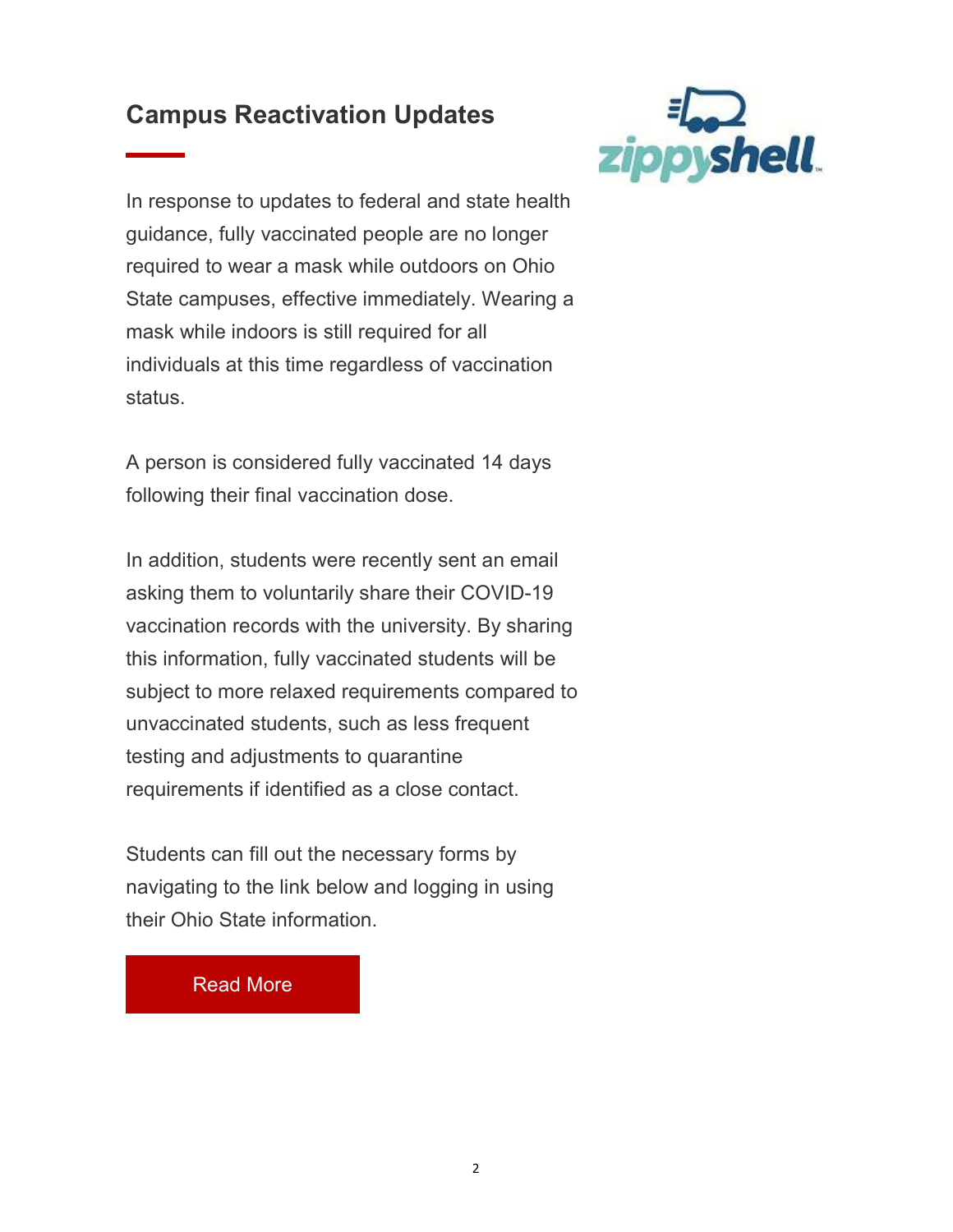### Meet the Buckeye Food Alliance

The Buckeye Food Alliance, which opened its first location in March 2016 on the first floor of Lincoln Tower, is a student-driven, on-campus food pantry that provides products for students in need. With help from its student volunteers and partnered organizations, such as the Mid-Ohio Food Bank, the Buckeye Food Alliance has received and distributed thousands of pounds of essential food items. Students in need can browse and shop at the food pantry without any imposed limits on the quantity of items needed. The food pantry is stocked with fresh produce, perishable refrigerator and freezer items, non-perishable goods, and personal care items.



Read More

#### Be Careful with Your BuckID

With a combination of access and payment options directly on your student's BuckID, it's important for them to protect it like they would their

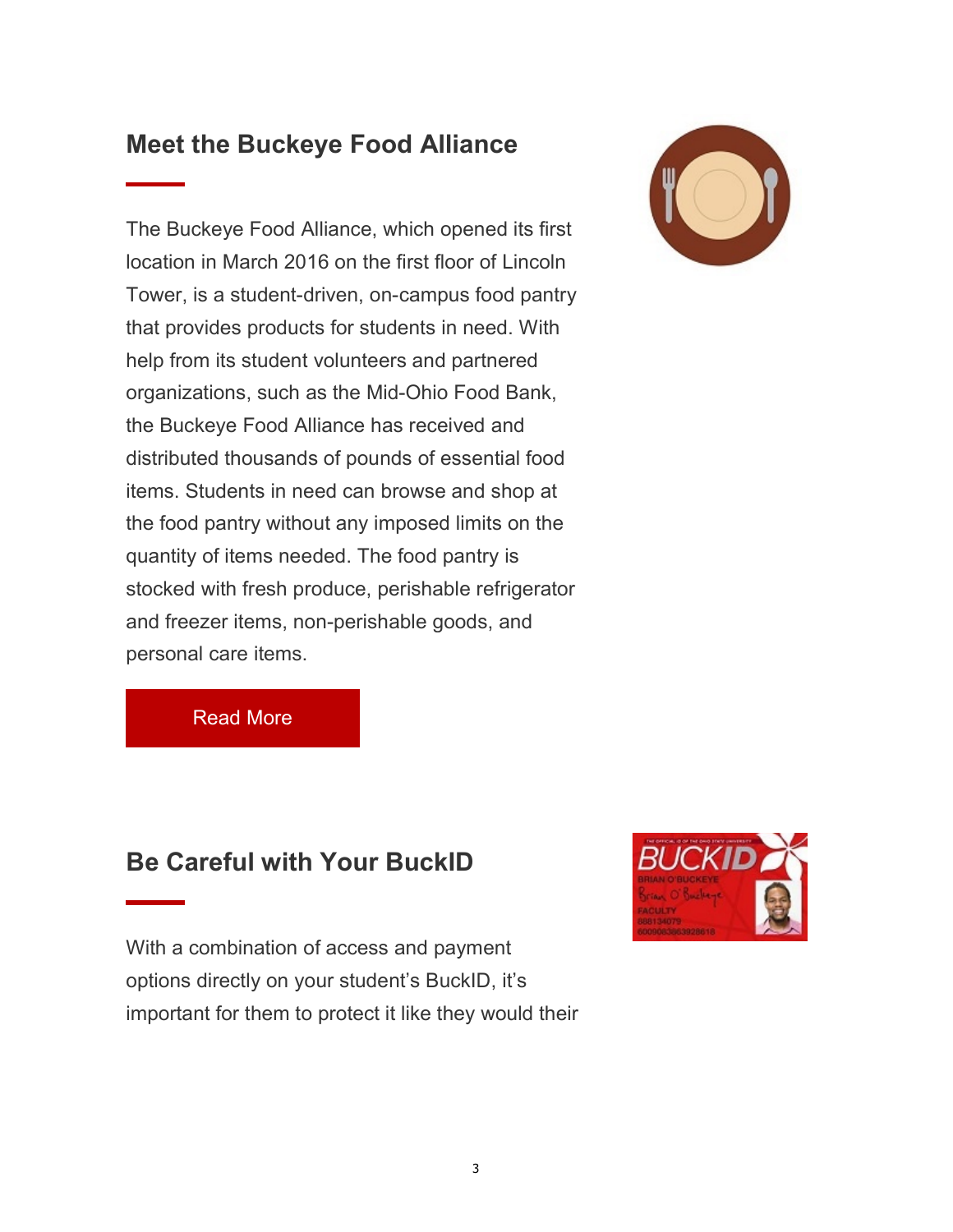driver's license or credit card. Here are a few tips on how to keep their BuckID safe and secure:

- Do not take or post photos of their BuckID
- Do not lend their BuckID to anyone else for use
- Immediately report a lost or stolen BuckID

Read More

# Alcohol Prevention Services

For many students, moving to campus, meeting new friends, and creating experiences they will remember forever is why they're so excited to come to Ohio State University. Due to the normalized and often glorified use of alcohol by college students in the media and society, alcohol misuse is often synonymous with all of those things as well.

However, Ohio State and the Student Wellness Center (SWC) offer several resources that are

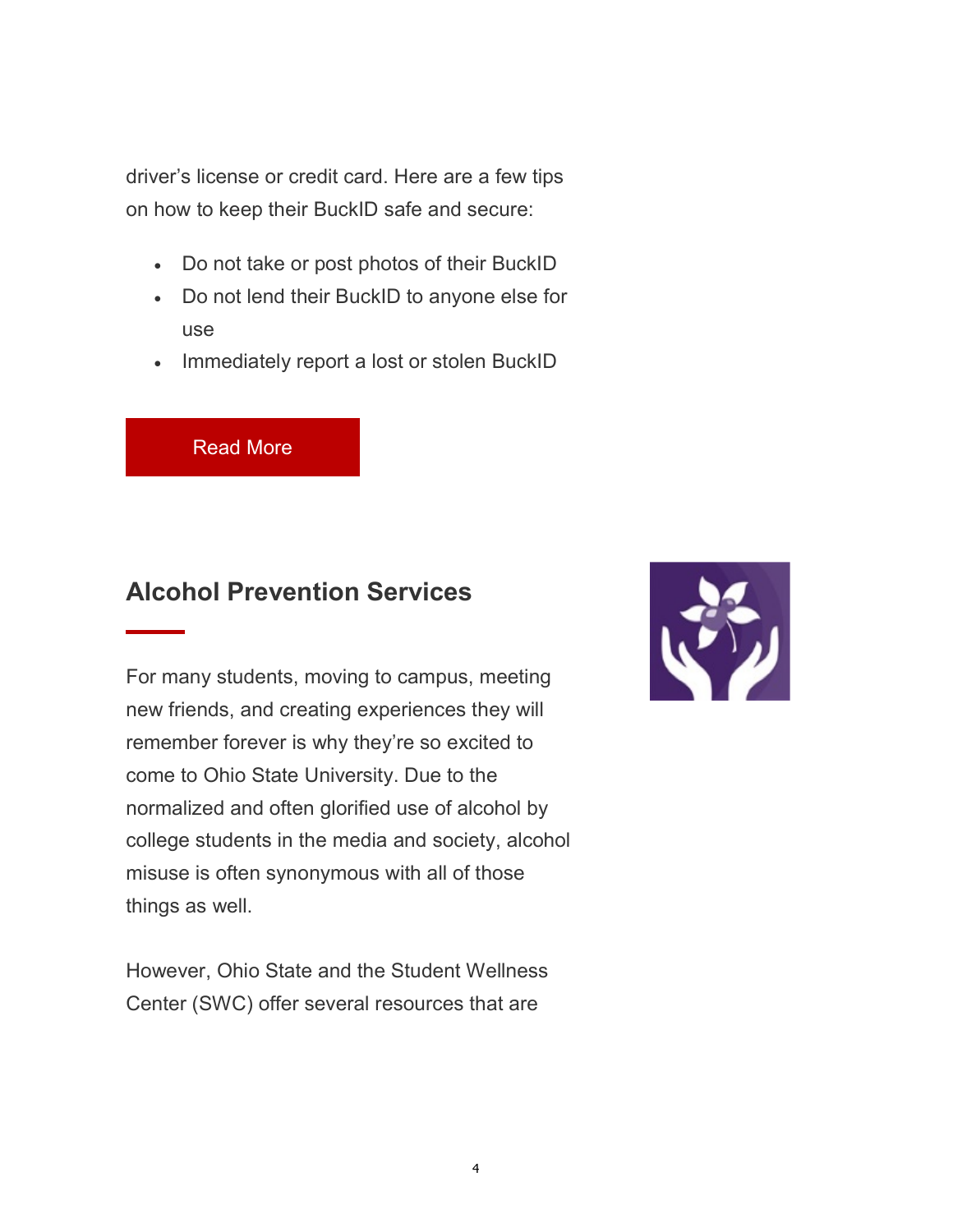available to students who wish to explore their relationship with alcohol. Click the link below to read about these resources and see how healthier decisions can help them achieve their goals.

#### Read More

### Springing Into Traffic Safety

With warmer weather comes increased multimodal traffic on our campus roads and sidewalks. We all share the road and the responsibility in assuring it's done safely. Please encourage your students to keep their eyes up and their earbuds out when traveling on campus. Students should also look out for fellow Buckeyes and use the crosswalk. Scooter riders should stay in the road and remember The Oval is a walk zone.



Read More